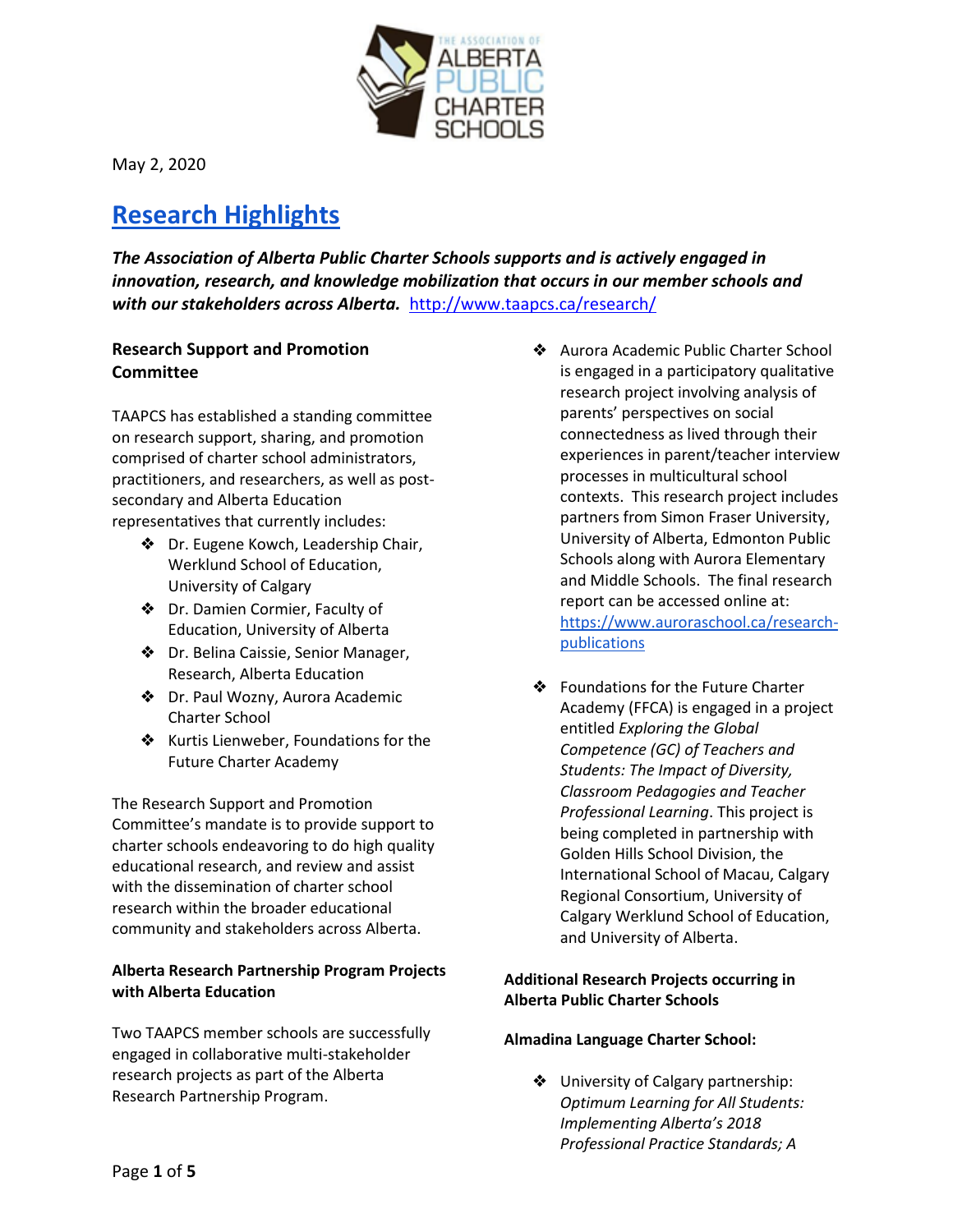

*Longitudinal, Mixed Methods Research Study.* Our leadership team is participating in a research study led by Dr. Jim Brandon, which has been designed to assess, deepen, and extend the implementation process for Alberta's three professional practice standards.

❖ Partnered with Dr. Hetty Roessingh, University of Calgary, on several projects relating to, efficacy of intervention strategies with ESL students.

#### **Aurora Academic Public Charter School:**

- ❖ Established an Action Research program with staff that has led to the recent publication of 14 research projects in two volumes of *Action Research - Community of Practice,* research journal compilations of Aurora and partner organizations research projects. <https://www.auroraschool.ca/research>
- ❖ Partnered with the University of Alberta and six Alberta School jurisdictions to compare *mathematics provincial achievement test (PAT) results and related longitudinal trajectories for 3 cohorts of students with a goal of identifying curriculum outcome achievement trends and analysis* that can be shared with other colleagues and stakeholders for the improvement of numeracy learning.
- ❖ Partnered with University of Alberta, University of British Columbia, and 10 schools in Vancouver and Edmonton investigating language and literacy skills

of English Language Learners (ELL) in middle school (grades  $7 - 9$ ) in comparison to monolingual peers. This project was funded by the Social Sciences and Humanities Research Council of Canada. Accessible online: [https://www.auroraschool.ca/research](https://www.auroraschool.ca/research-publications)[publications](https://www.auroraschool.ca/research-publications)

#### **Boyle Street Education Centre**

- ❖ BSEC and University of Alberta interdisciplinary scholarly team has secured grant funding to explore the following research question beginning in the 2019- 2020 school year and extending to three years in length: Research questions**:** *The objective of this research project is to explore how to define and measure the successes and strengths of students put at risk in culturally sensitive ways, with a focus on social-emotional strengths.*
- ❖ BSEC has also entered into a partnership with the University of Alberta Aboriginal Teacher Education Program and will be taking part in a pre-service teacher mentoring research project. The goals of this Project are to develop a mentorship relationship between Pre-Service Teachers and Mentor Teachers in secondary schools and to engage in research to understand the process. This project will investigate and document, Aboriginal Teacher Education Program (University of Alberta) pre-service teachers' and partner school mentor teachers' readiness for implementing foundational knowledge about First Nations, Metis and Inuit in secondary schools.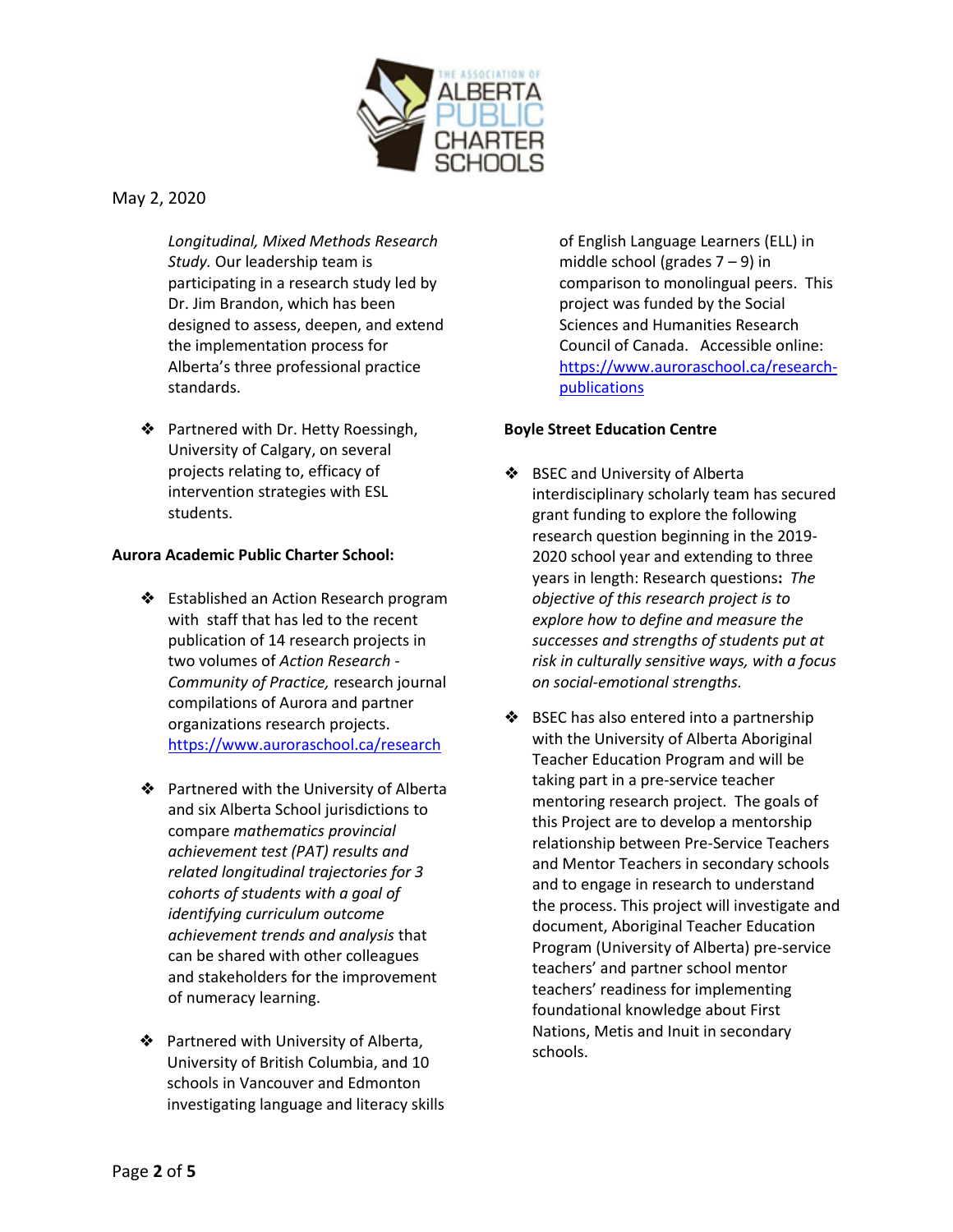

#### **Calgary Arts Academy:**

- ❖ Literacy in the Green Room: A Phenomenological Inquiry into what it is like to Experience literacy within a Theatrical Space. This study created a theatrical space in which students will communicate their experience of literacy and learn new ways of approaching literacy learning.
- ❖ *Design for learning through a complexity perspective.* This research has focused on creating learning environments to support students' construction of their own knowledge and skills, through a game design project-based learning approach.
- ❖ *Social Justice as Citizenship: Understanding Youth Participation in School-Sponsored Student Groups.* The focus of this research is on how youth understand social justice and how young people work within their school social justice and/or citizenship groups to make improvements in their schools, communities, and society more generally.
- ❖ *Identifying Formative Instructional and Assessment Strategies for Academic and Personal Excellence: Application of the LEAFF Model in K-6.* This is a five-year collaborative project with Suzuki Charter School that explores the relationships between teachers and students within the context of teacher feedback. The Learning Errors and Formative Assessment (LEAFF) model is a learning and assessment model that provides simple and inclusive teaching practices to improve student-teacher engagement.

#### **Calgary Girls School:**

❖ Undertaking an empirical study to explore *how integrating coding into the K-12 curriculum, using genderresponsive pedagogy and a design for use approach, can attract and keep girls in STEM related studies*.

# **Centre for Academic and Personal Excellence (CAPE**):

❖ CAPE has completed a 3-year research project that investigated the *effectiveness of four types of mentoring strategies used by administration to increase teacher confidence and efficacy* in developing and delivering integrated learning experiences for students.

## **Connect Charter School:**

❖ Student understanding of geospatial technology, in partnership with Mount Royal University: The purpose of this research is to contribute to understanding what geospatial knowledge and skills are required of learners to maximize their ability to use, and make meaning from, a geospatial technology. This research is also intended to explore how the use of a digital earth product compares when learners look at a known place and when learners look at an unfamiliar place, and to uncover if meaningful learning can be made from both. Students in Australia and Canada will be surveyed for specific geospatial skills and abilities. Students will participate in an activity for one class with a physical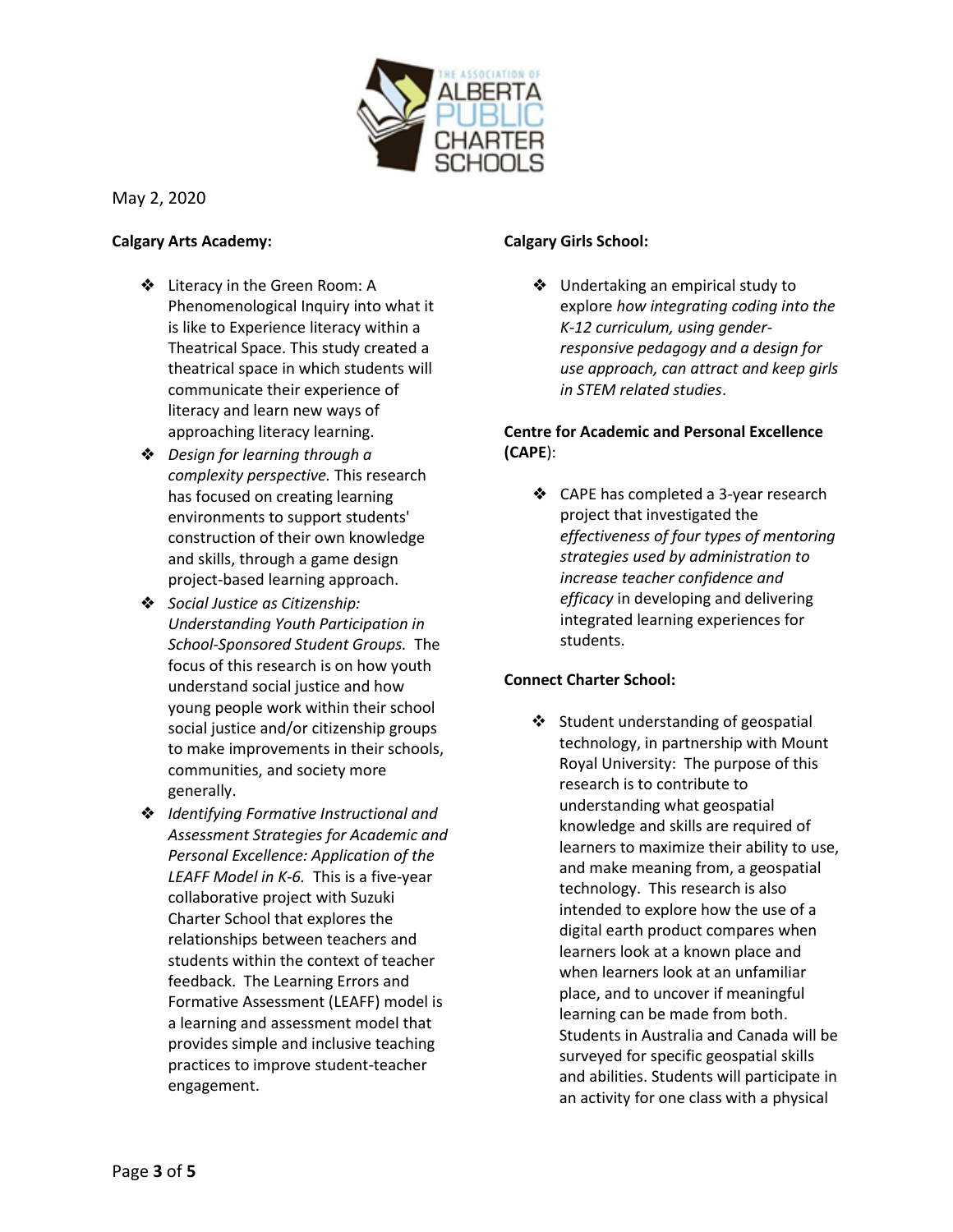

model of digital earth datasets. Some may participate in an eye tracker study while they use PYXIS Globe, a digital earth product like Google Earth, to see how they use the program and to monitor their focus on the interface as they complete exercises with the data and the digital globe. The findings of this research will help inform understandings of child development of geospatial skills, especially with regard to their ability to apply their skills to unfamiliar geographic locations. It will help inform geography curriculum creation and adaptation. It will also help inform the development of more userfriendly and intuitive digital earth programs for use in schools.

# **Foundations for the Future Charter Academy (FFCA):**

- ❖ Partnering with the University of New South Wales to examine Central Office Leadership that Works: Examining *how a common focus on collaborative inquiry facilitated the development of a cohesive central office leadership team and impacted school leadership* across our campuses.
- ❖ Partnered with Mount Royal University to examine physical literacy development including a published study on *Enhanced Object Manipulative Skills Programming for Girls in Elementary School*.
- ❖ Funded by Alberta Education and partnered with both the University of Calgary and the University of Alberta for the study "*Exploring the Global*

*Competence of Teachers and Students: The Impact of Diversity, Classroom Pedagogies and Teacher Professional Learning.* To date over 1400 staff and Grade 9 students in FFCA, Golden Hills School Division and the International School of Macao have completed the standardized Global Competence Aptitude Assessment (GCAA) with results broken down for variables such as gender, nationality, age, time spent abroad and years teaching/learning in an ethnically diverse setting.

## **New Horizons Charter School:**

- ❖ Undertaking a study examining how teachers might change individualized student learning to more collaborative student learning in a project-based learning context.
- ❖ Undertaking a study examining the PAT performance of students who have been accelerated up to two grades ahead in mathematics to see if gaps in their understanding exist at the time of writing which may be connected to their accelerated program.

# **Suzuki Charter School:**

❖ In collaboration with the University of Alberta and in partnership with Calgary Arts Academy a major five year research project is underway. The project is supported by a Social Humanities and Research Council Canada grant , with lead researcher, Dr. Jackie Leighton, to pursue an examination of formative instructional and assessment strategies for academic